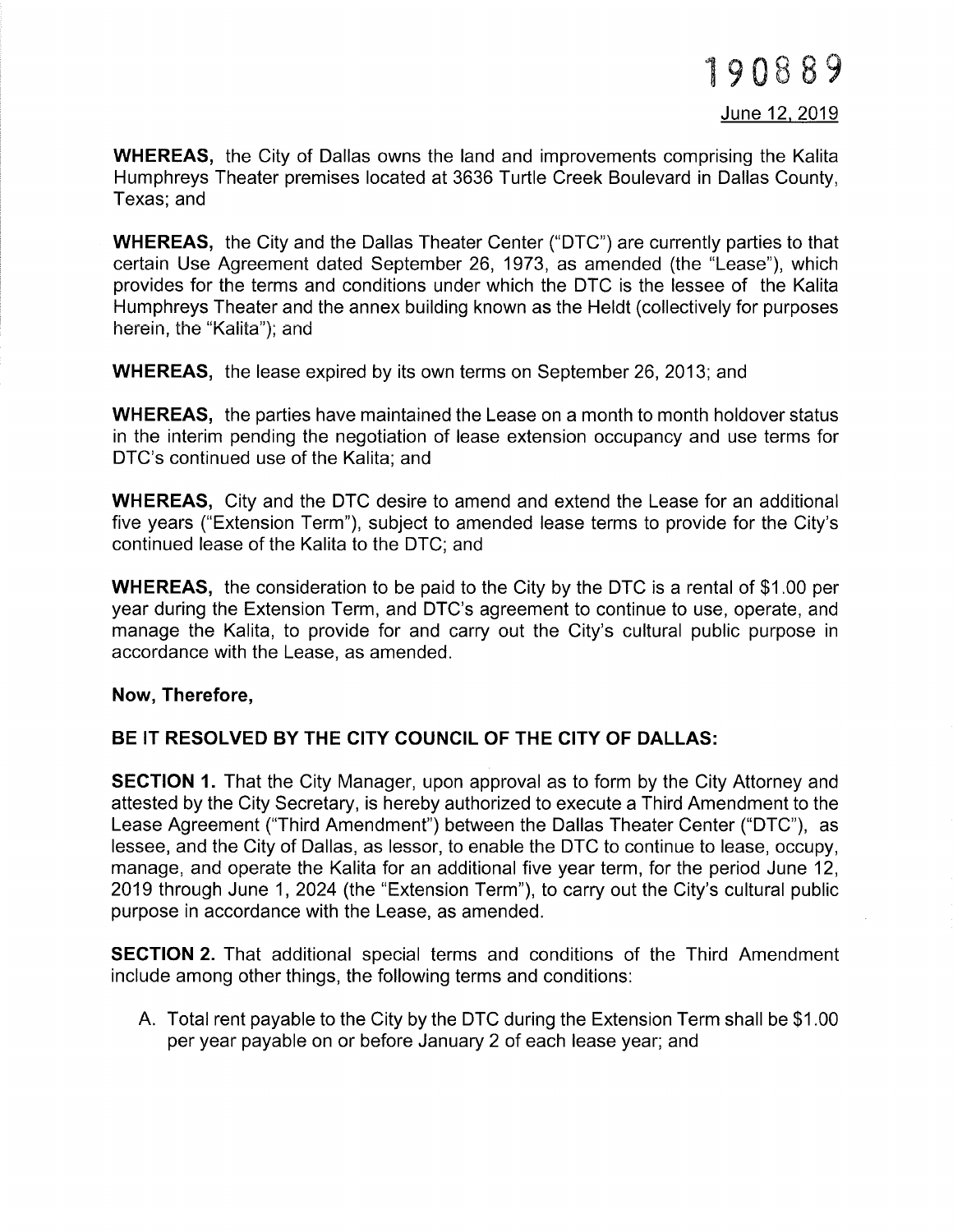## SECTION 2. (continued)

- B. The DTC will be responsible to provide additional services in its Kalita operations through a City approved Equitable Access Plan for the Kalita operations and complete an update to the 2010 Master Plan for the Kalita and the surrounding park land within the first year of the Extension Term. Specifically at a minimum:
	- a. The Equitable Access Plan will include effective policies and procedures for Kalita operations to provide non-resident groups greater opportunities to book space and utilize basic sound and lighting equipment and technical support; and
	- b. The booking calendar shall be submitted to the Director of the Office of Cultural Affairs for approval; and
	- c. Any changes to sublessee dates must have sublessee's prior consent
	- d. At a minimum, the following number of weeks are reserved for non-resident groups at the Kalita and the Heldt
		- i. Year 3: 4 weeks reserved for non-resident groups
		- ii. Year 4: 8 weeks reserved for non-resident groups
		- iii. Year 5: 12 weeks reserved for non-resident groups
- C. DTC must maintain the Kalita in a clean, safe condition, and in good order and repair; and
- D. DTC must provide designated office and storage space and props and costume design space for use by sublessees concurrently with the main stage/space in Extension Term years 2 through 5; and
	- a. Must do the same with respect to the Heldt office space.
- E. DTC must submit an Updated Master Plan to the City c/o the Office of Cultural Affairs no later than December 2020 at the end of Extension Term Year 4 to include and provide for the following:
	- a. An independent third party consultanVteam with historic restoration and theater design experience
	- b. A steering committee of diverse stakeholders to include three (3) Directors from the City of Dallas, two (2) local theater groups, and  $\theta$  eight (8) nine (9) community stakeholders (one of which is from AIA and one is from Preservation Dallas); and
	- c. Performing arts community provides additional contemporary feedback for renovations for interior spaces; and
	- d. Completion of a support building should precede renovation or replacement of the Heldt; and